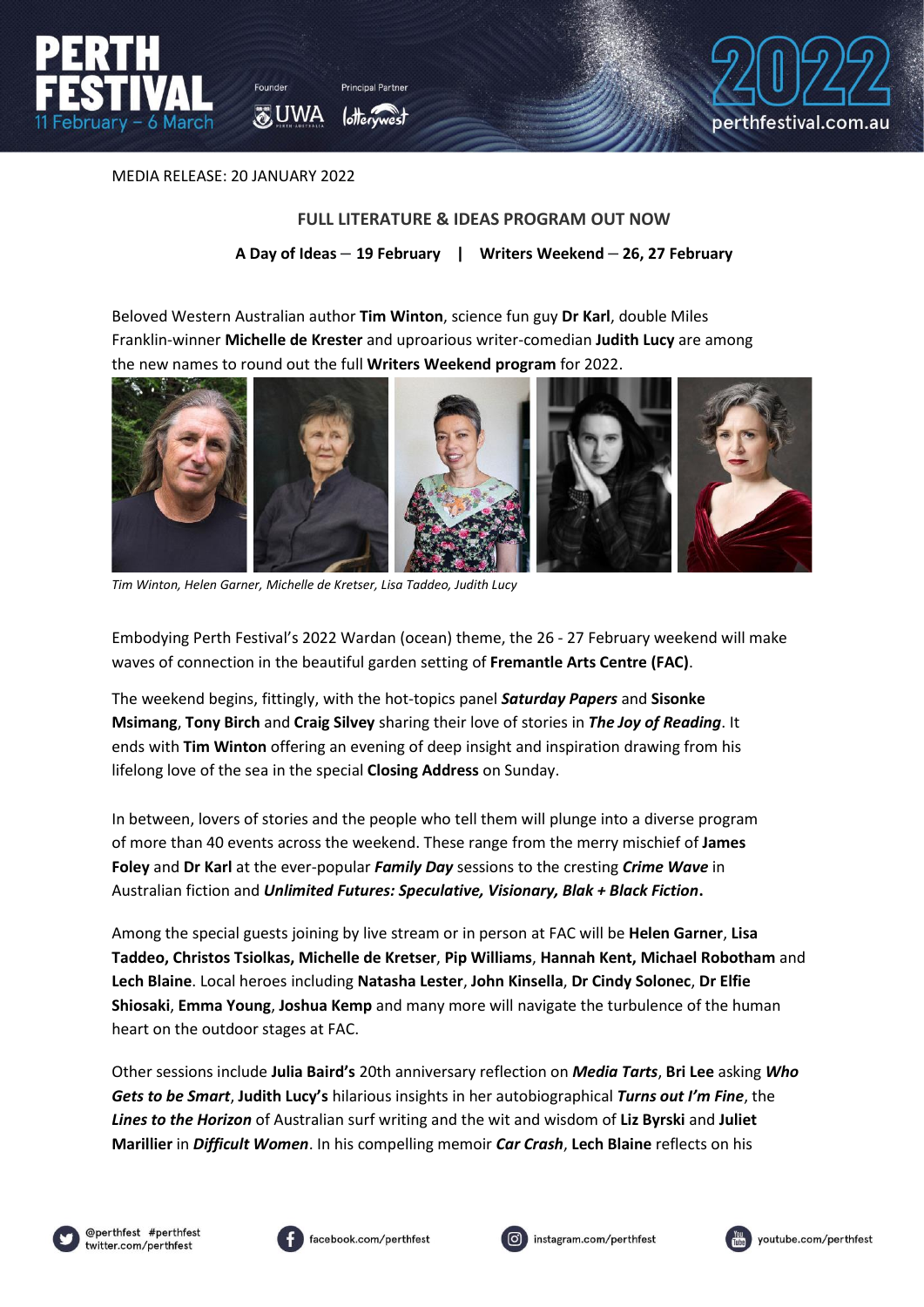traumatic coming-of-age experience and Miles Franklin Prize winner **Josephine Wilson** joins **Prema Arasu** for the annual **Randolph Stow Memorial Lecture**.

'We invite you to gather with us in the gardens of Fremantle Arts Centre for a series of sparkling conversations with some of Australia's best new writing talent alongside many of our greatest authors and thinkers,' Writers Weekend curator **Gillian O'Shaughnessy** said. 'Bring the kids along for our *Family Day* festivities on the Sunday morning and enjoy a view of our port city and the famous Fremantle doctor as you immerse yourself in stories.'

To make the **Writers Weekend** accessible to all, *Family Day* events are pre-registered and free all Sunday morning and our Pay What You Can ticketing system returns for 2022. This means you can pay as little as you wish but anything you pay above the suggested \$19 per session ticket price will help other people attend Festival events where cost is a barrier.

On the weekend before the jam-packed **Writers Weekend** in Fremantle, we're diving even deeper into our Wardan theme with **A Day of Ideas: At Sea***.* Curated by **Sisonke Msimang,** this mix of conversations, panels and storytelling is set to stimulate and inspire audiences at **Subiaco Arts Centre** on Saturday 19 February.

**A Day of Ideas: At Sea** will be presented across three blocks celebrating multiculturalism over the afternoon and evening. *Block A: WAVE AFTER WAVE* begins with art historian **Clarissa Ball** and takes in conversations with women sailors, ocean swimmers and Fremantle Port's first woman tugboat hand. *Block B: HOW GOOD'S AUSTRALIA* celebrates the positive migrant experience in Perth with youth ambassador **Bellamore Ndayikeze** and a range of other guests from the worlds of hair-styling, dance, music and swimming. After a break for dinner, *Block C: LOVE PUNK AND RUGBY* promises an evening of tall but true tales from the Centre for Stories, including from former **Manikins** rocker **Neil Fernandes** and deaf rugby-playing Auslan and Japanese Sign Language expert **Nobu Hara**.

**WHAT:** Writers Weekend **WHERE:** Fremantle Arts Centre **WHEN:** Saturday 26 and Sunday 27 February **HOW MUCH:** Pay what you can. *Family Day* sessions are free but you must pre-register.

**WHAT:** A Day of Ideas **WHERE:** Subiaco Arts Centre **WHEN:** Saturday 19 February, 3pm - 8.30pm **HOW MUCH:** \$19 per block or \$49 for full day

Founder

**O** UWA

**BOOKINGS AND FESTIVAL INFO:** *[perthfestival.com.au](https://www.perthfestival.com.au/)*

**Clic[k here](https://cloud.perthfestival.com.au/index.php/s/6wNwX3TBqjOCFOo) for images. For further information, interviews or images please contact:**

**Stephen Bevis Kayla MacGillivray**

**+61 8 6488 8618 / 0448 927 281 +61 8 6488 8607 / 0424 877 712 [sbevis@perthfestival.com.au](mailto:sbevis@perthfestival.com.au) [kmacgillivray@perthfestival.com.au](mailto:kmacgillivray@perthfestival.com.au)**









perthfestival.com.au